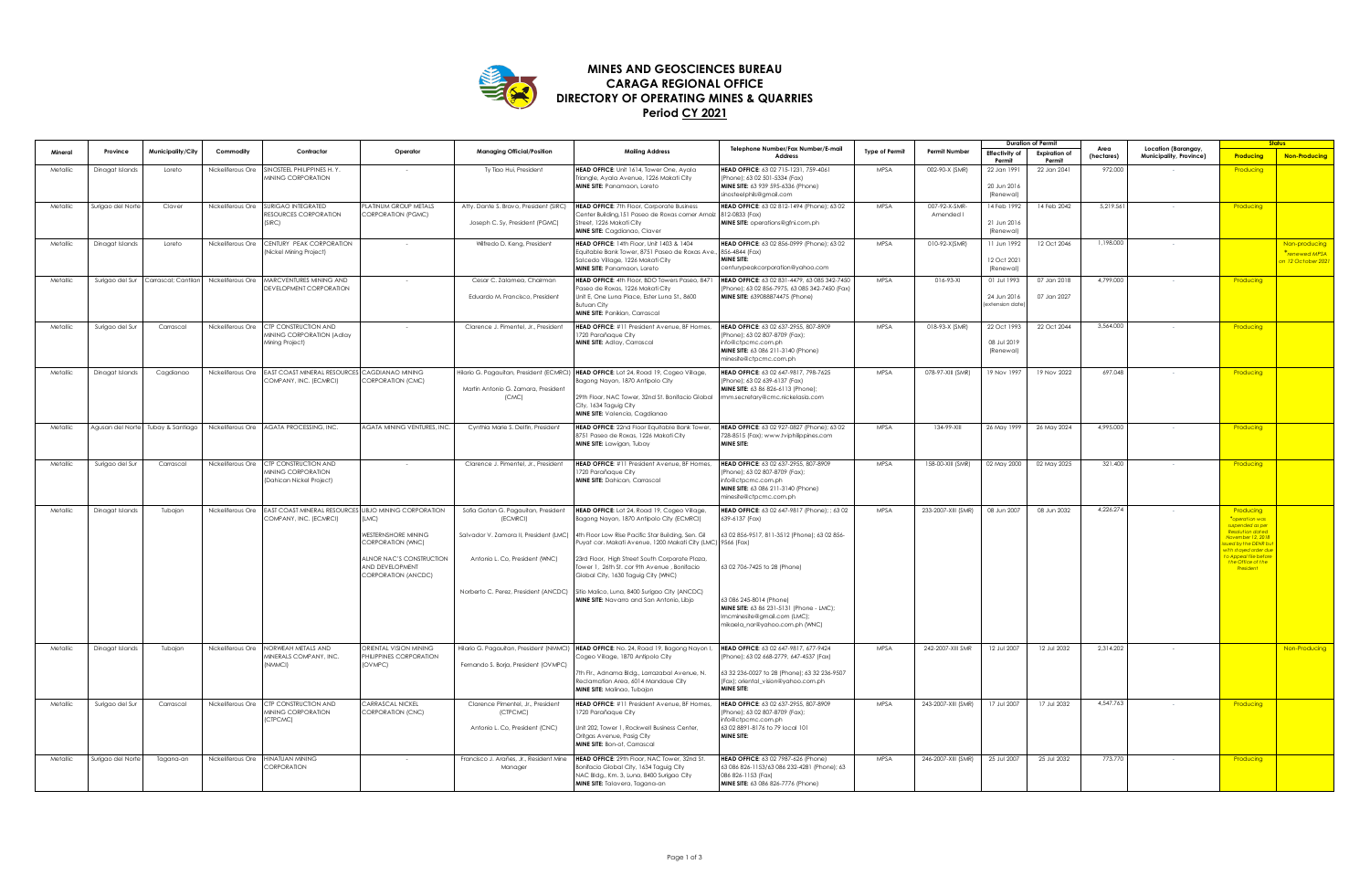

## **Period CY 2021 DIRECTORY OF OPERATING MINES & QUARRIES CARAGA REGIONAL OFFICE MINES AND GEOSCIENCES BUREAU**

|              |                   |                   |                                                      |                                                                                                          |          |                                            |                                                                                                                                                                    |                                                                                                                                                                                       |                                       |                                    | <b>Duration of Permit</b>                                              |                                |                    |                                                |                                                                                                                                                                                                                                                                                                                                                                    | <b>Status</b>        |  |
|--------------|-------------------|-------------------|------------------------------------------------------|----------------------------------------------------------------------------------------------------------|----------|--------------------------------------------|--------------------------------------------------------------------------------------------------------------------------------------------------------------------|---------------------------------------------------------------------------------------------------------------------------------------------------------------------------------------|---------------------------------------|------------------------------------|------------------------------------------------------------------------|--------------------------------|--------------------|------------------------------------------------|--------------------------------------------------------------------------------------------------------------------------------------------------------------------------------------------------------------------------------------------------------------------------------------------------------------------------------------------------------------------|----------------------|--|
| Minera       | Province          | Municipality/City | Commodity                                            | Contractor                                                                                               | Operator | Managing Official/Position                 | <b>Mailing Address</b>                                                                                                                                             | Telephone Number/Fax Number/E-mail<br>Address                                                                                                                                         | <b>Type of Permit</b>                 | <b>Permit Number</b>               | Effectivity of<br>Permit                                               | <b>Expiration of</b><br>Permit | Area<br>(hectares) | Location (Barangay,<br>Municipality, Province) | Producing                                                                                                                                                                                                                                                                                                                                                          | <b>Non-Producing</b> |  |
| Metallic     | Surigao del Norte | Claver            | Nickeliferous Ore                                    | <b>ADNAMA MINING RESOURCES</b>                                                                           |          | Fernando S. Borja, President               | HEAD OFFICE: 7th Fir., Adnama Bidg., Larrazabal<br>Avenue, N. Reclamation Area, 6014 Mandaue<br>MINE SITE: Urbiztondo, Claver                                      | HEAD OFFICE: 63 32 236-0027 to 28 (Phone); 63<br>32 236-9507 (Fax)<br>MINE SITE:                                                                                                      | MPSA                                  | 259-2007-XIII (SMR<br>(Amended II) | 12 Jul 2007<br>24 Jul 2015<br>(Amended);<br>19 May 2016<br>(Amended II | 12 Jul 2032                    | 1,012.01           |                                                | Producing                                                                                                                                                                                                                                                                                                                                                          |                      |  |
| Metallic     | Agusan del Norte  | Tubay             | Nickeliferous Ore SR METALS, INC.                    |                                                                                                          |          | Miguel Alberto V. Gutierrez, President     | HEAD OFFICE: Unit 2AO1, Quadrant 1, Fort<br>Bonifacio High Street Bonifacio Global City, Taguig<br>MINE SITE: La Fraternidad, Tubay                                | HEAD OFFICE: 63 02 856-5701 to 05 (Phone) ;<br>63 02 856-5687 (Fax)<br>MINE SITE: 63 85 815-7517 (Phone)                                                                              | MPSA                                  | 261-2008-XIII (A)                  | 10 Mar 2008<br>29 Jan 2015<br>(Amended)                                | 10 Mar 2033                    | 1,079.050          |                                                | Producing                                                                                                                                                                                                                                                                                                                                                          |                      |  |
| Metallic     | Agusan del Sur    | Bunawan & Rosari  | Gold; Silver                                         | HIISAGA MINING<br>CORPORATION                                                                            |          | Atty. Raul C. Villanueva, President        | HEAD OFFICE: C.P. Garcia Highway, Sasa,<br>Buhangin District, 8000 Davao City<br>MINE SITE: Bayugan 3, Rosario                                                     | HEAD OFFICE: 63 82 235-0045 to 47 (Phone); 63<br>082 235-0045 loc. 1128 (Fax)<br>MINE SITE: 63 082 235-0045 loc. 3000/3513<br>(Phone); admin_agusan@philsaga.com                      | MPSA                                  | 262-2008-XIII                      | 11 Mar 2008                                                            | 11 Mar 2033                    | 2,538.792          |                                                | Producing                                                                                                                                                                                                                                                                                                                                                          |                      |  |
| Metallic     | Surigao del Norte | Claver            | Nickeliferous Ore                                    | <b>TAGANITO MINING</b><br>CORPORATION                                                                    |          | Martin Antonio G. Zamora, President        | HEAD OFFICE: 29th Floor, NAC Tower, 32nd St.<br>Bonifacio Global City, 1634 Taguig City<br>MINE SITE: Taganito, Claver                                             | HEAD OFFICE: 63 02 798-7602 (Phone); 63 02<br>367-4208 (Fax)<br>www.nickelasia.com<br>MINE SITE: 086 826-3005, 63 998 597-8520<br>Phone)                                              | MPSA                                  | 266-2008-XIII SMR (A)              | 28 Jul 2008<br>18 Jun 2009<br>(Amended)                                | 17 Jun 2034                    | 4,862.712          |                                                | Producing                                                                                                                                                                                                                                                                                                                                                          |                      |  |
| Metallic     | Dinagat Islands   | Loreto            | Nickeliferous Ore                                    | CENTURY PEAK CORPORATION<br>(Parcel II Project)                                                          |          | Wilfredo D. Keng, President                | HEAD OFFICE: 14th Floor, Unit 1403 & 1404<br>Equitable Bank Tower, 8751 Paseo de Roxas<br>Avenue, Salcedo Village, 1226 Makati City<br>MINE SITE: Panamaon, Loreto | HEAD OFFICE: 63 02 856-0999 (Phone); 63 02<br>356-4844 (Fax)<br>MINE SITE:                                                                                                            | MPSA                                  | 283-2009-XIII (SMR)                | 19 Jun 2009                                                            | 19 Jun 2034                    | 3,188.257          |                                                | Producing                                                                                                                                                                                                                                                                                                                                                          |                      |  |
| Metallic     | Dinagat Islands   | Loreto            |                                                      | Nickeliferous Ore AAM-PHIL NATURAL RESOURCES<br>EXPLORATION AND<br>DEVELOPMENT CORPORATION<br>(Parcel 1) |          | Francis Alberto S. Ngo, President          | HEAD OFFICE: 187-A N, Domingo Street, San Juan  HEAD OFFICE:<br><b>MINE SITE:</b>                                                                                  | MINE SITE:                                                                                                                                                                            | JOA by and<br>etween DENR an<br>PMDC  | JOA by and betwee<br>DENR and PMDC |                                                                        |                                |                    |                                                | Producing<br>February 17, 2020, D<br><mark>Jed a Resolution wh</mark> i<br><b>Ives DRNP Resoluti</b><br>November 12, 201<br>ing AAM-PHTs Mot<br>.<br>1sideration, there<br><b>ING the closure of I</b><br>operation, subjec<br>ilance with existin<br>Inmental laws, rul<br>ulations based<br>o be conducted by the<br>DENR Region XIII, MGB<br>on XII. EMB Region |                      |  |
| Metallic     | Dinagat Islands   | Basilisa          | Nickeliferous Ore                                    | AAM-PHIL NATURAL RESOURCES<br><b>XPLORATION AND</b><br>DEVELOPMENT CORPORATION<br>Parcel 2)              |          | Francis Alberto S. Ngo, President          | HEAD OFFICE: 187-A N, Domingo Street, San Juan   HEAD OFFICE:<br><b>MINE SITE:</b>                                                                                 | MINE SITE:                                                                                                                                                                            | JOA by and<br>etween DENR and<br>PMDC | JOA by and betwee<br>DENR and PMDC |                                                                        |                                |                    |                                                | Producing<br>sbruary 17, 2020, D<br>ed a Resolution whi<br><b>Sives DENR Resoluti</b><br>ed November 12, 201<br>nting AAMPHI's Motio<br>ddetation then<br>TING the closure of I<br>operation, subjec<br>ance with exist<br>nental laws a<br>eeding monit<br>DENR Region XII, MGB<br>on XII, EMB Region                                                             |                      |  |
| Metallic     | Agusan del Sur    | Rosario           | Gold; Silver                                         | MINDANAO MINERAL<br>ROCESSING & REFINING<br>CORPORATION                                                  |          | Atty. Raul C. Villanueva, President        | HEAD OFFICE: C.P. Garcia Highway, Sasa,<br>Buhangin District, 8000 Davao City<br>MINE SITE: Bayugan 3, Rosario                                                     | HEAD OFFICE: 63 82 235-0045 to 47 (Phone); 63<br>082 235-0045 loc. 1128 (Fax)<br>MINE SITE: 63 082 235-0045 loc. 2104 (Phone);<br>nill_admin@philsaga.com                             | MPP                                   | 001-2007-XIII                      | 04 May 2007<br>27 Sep 2017<br>(2nd renewal)                            | 27 Sep 2022                    |                    |                                                | Processing                                                                                                                                                                                                                                                                                                                                                         |                      |  |
| Metallic     | Surigao del Norte | Claver            | Nickel/Cobalt<br>Mixed Sulfide /<br>Scandium Oxalate | <b>TAGANITO HPAL NICKEL</b><br>CORPORATION                                                               |          | Masahiro Kamiya, Chairman and<br>President | HEAD OFFICE: 24th & 25th Floors, NAC Tower,<br>32nd St. Bonifacio Global City, 1634 Taguig City<br>MINE SITE: TSEZ, Taganito, Claver                               | <b>HEAD OFFICE:</b><br>MINE SITE: 63 02 548-7140 to 41 (Phone)                                                                                                                        | MPP                                   | 14-2013-XIII (1st<br>renewal)      | 24 Sep 2013<br>16 Nov 2018<br>(1st renewal)                            | 16 Nov 2023                    |                    |                                                | Processing                                                                                                                                                                                                                                                                                                                                                         |                      |  |
| Non-Metallic | Agusan del Norte  | Butuan            |                                                      | Sand and Gravel ADFIL CORPORATION                                                                        |          | Joseph Q. Gorme, President/Manager         | HEAD OFFICE: Doongan, Butuan City<br>MINE SITE: Pianing, Butuan City                                                                                               | HEAD OFFICE: 63 085 341-2460 (Phone); 63 085<br>342-4999 (Fax); adfil_comptroll@yahoo.com<br>MINE SITE: 63 085 342-2460 (Phone); 63 085 342-<br>4999 (Fax); adfil_comptroll@yahoo.com | MPP                                   | 002-2017-XIII                      | 05 Dec 2017                                                            | 05 Dec 2022                    |                    |                                                |                                                                                                                                                                                                                                                                                                                                                                    | Non-Producing        |  |
| Non-Metallic | Agusan del Norte  | Cabadbaran        | Sand and Gravel                                      | SOUTH ARKIPELAGO GRAVEL<br>AND SAND CORPORATION                                                          |          | Shirley Huang, Representative              | HEAD OFFICE: Purok 4, Katugasan, 8605<br>Cabadbaran City<br>MINE SITE: Katugasan, Cabadbaran City                                                                  | HEAD OFFICE: 63 085 817-2033 (Phone):<br>southarkipelago.as@amail.com<br>MINE SITE: southarkipelago.gs@gmail.com                                                                      | MPP                                   | 003-2018-XIII                      | 26 Apr 2018                                                            | 26 Apr 2023                    |                    |                                                |                                                                                                                                                                                                                                                                                                                                                                    | Non-Producing        |  |
| Non-Metallic | Agusan del Norte  | Butuan            | Sand and Gravel                                      | EQUI-PARCO CONTRUCTION<br>COMPANY                                                                        |          | Ruben A. Javier, Chief Executive Officer   | HEAD OFFICE: P-3, Ambangan, Ambago, 8600<br>Butuan City<br>MINE SITE: Katugasan, Cabadbaran City                                                                   | HEAD OFFICE: 63 085 341-1443 to 44 (Phone)<br>63 085 341-1446 (Fax) ; epccrecords@equi-<br>parco.com; www.equi-parco.com<br>MINE SITE:                                                | SGIP                                  | 01-MGB13 (ADN)                     | 15 Dec 2017                                                            | 15 Dec 2022                    | 19.500             |                                                | Producing                                                                                                                                                                                                                                                                                                                                                          |                      |  |